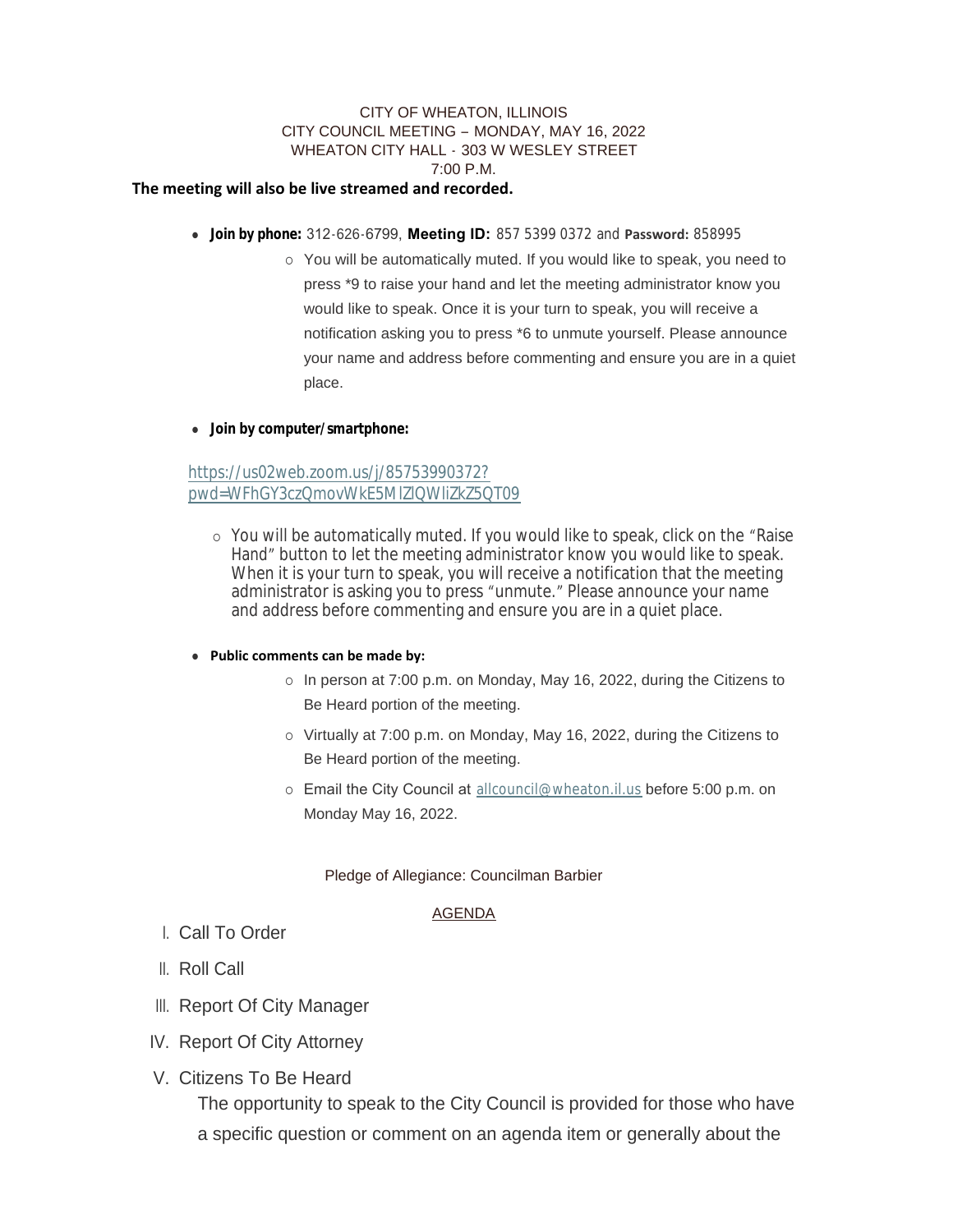City of Wheaton.

Please note that civility and a sense of decorum will be strictly followed. All speakers must address their comments to the Mayor. Speakers shall be courteous and should not make statements that are personally disrespectful to members of the City Council.

To make a public comment, you must request to be called on. If you are joining using a computer, click on the "Raise Hand" button, and you will receive a notification when you have been recognized to speak and are unmuted. If you are joining using a phone, "Raise your hand" by pressing \*9. You will receive a notification when you have been unmuted and are able to speak. Please ensure you are in a quiet place with no background noise.

When called upon, please announce your name and address before commenting. All public comments are limited to five (5) minutes, and each citizen will be permitted to speak only once.

Members of the public were also given the opportunity to provide comments prior to this meeting to be read by the City Clerk. We will begin with a reading of the previously submitted public comments for this meeting.

- VI. Consent Agenda
	- A. Approval Of Minutes
		- 05 02 22 Draft Minutes 1.

Documents:

# [05 02 2022 DRAFT MINUTES.PDF](https://www.wheaton.il.us/AgendaCenter/ViewFile/Item/9073?fileID=11688)

- B. Consent Unfinished Business
- C. Consent New Business
	- 1. Consent Agenda New Business #1

Documents:

[CANB01 - A RESOLUTION APPROVING CARVERS PLAT OF](https://www.wheaton.il.us/AgendaCenter/ViewFile/Item/9076?fileID=11689)  CONSOLIDATION.PDF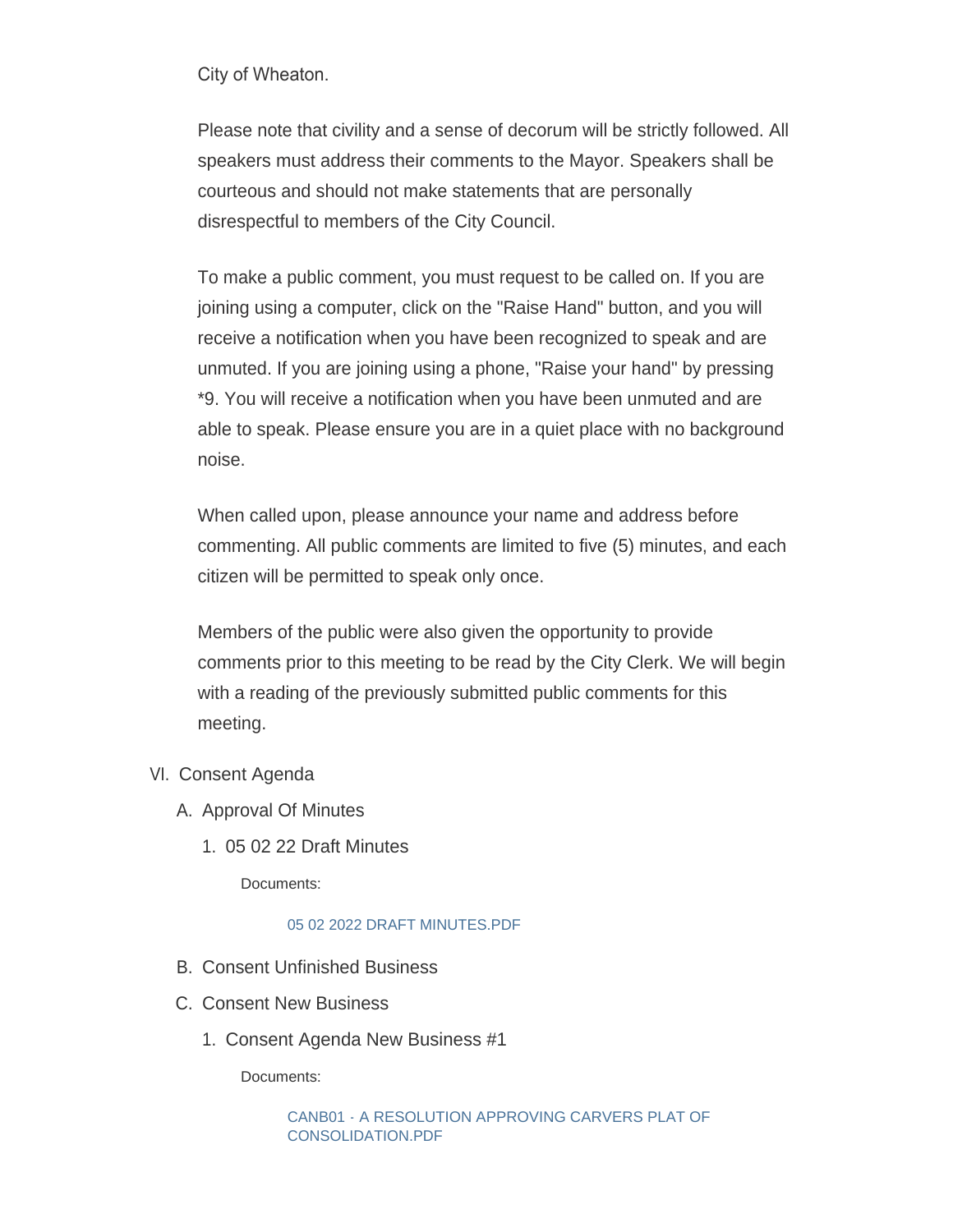2. Consent Agenda New Business #2

Documents:

# [CANB02 - REQUEST FOR BOND WAIVER RAFFLE LICENSE WHEATON](https://www.wheaton.il.us/AgendaCenter/ViewFile/Item/9077?fileID=11690)  NORTH BAND PARENT ORGANIZATION.PDF

- VII. Regular Agenda
	- A. Regular Unfinished Business
		- 1. Regular Agenda Unfinished Business #1

Documents:

[RAUB01 - AN ORDINANCE AMENDING CHAPTER 2 ARTICLE II DIV 1](https://www.wheaton.il.us/AgendaCenter/ViewFile/Item/9080?fileID=11691)  ELECTRONIC ATTENDANCE MEETINGS.PDF

2. Regular Agenda Unfinished Business #2

Documents:

[RAUB02 - AN ORDINANCE AMENDING TEXT OF ZONING ORDINANCE](https://www.wheaton.il.us/AgendaCenter/ViewFile/Item/9081?fileID=11692)  ARTICLE 24.7.2A RECREATIONAL VEHICLE.PDF

- **B. Regular New Business** 
	- 1. Regular Agenda New Business #1

Documents:

[RANB01 - REAPPOINTMENTS AND APPOINTMENTS TO CITY BOARDS](https://www.wheaton.il.us/AgendaCenter/ViewFile/Item/9083?fileID=11693)  AND COMMISSIONS.PDF

2. Regular Agenda New Business #2

Documents:

[RANB02 - AN ORDINANCE GRANTING SPECIAL USE PERMIT 101 103](https://www.wheaton.il.us/AgendaCenter/ViewFile/Item/9084?fileID=11694)  105 106 108 110 MAIN ST BRICK AND MORTAR .PDF

3. Regular Agenda New Business #3

Documents:

[RANB03 - A RESOLUTION AUTHORIZING PURCHASE OF BULK ROCK](https://www.wheaton.il.us/AgendaCenter/ViewFile/Item/9085?fileID=11695)  SALT MORTON SALT.PDF

4. Regular Agenda New Business #4

Documents:

[RANB04 - A RESOLUTION AUTHORIZING EXECUTION OF AGMT 299](https://www.wheaton.il.us/AgendaCenter/ViewFile/Item/9086?fileID=11696)  CLARK DIETZ VARIABLE FREQUENCY DRIVES.PDF

5. Regular Agenda New Business #5